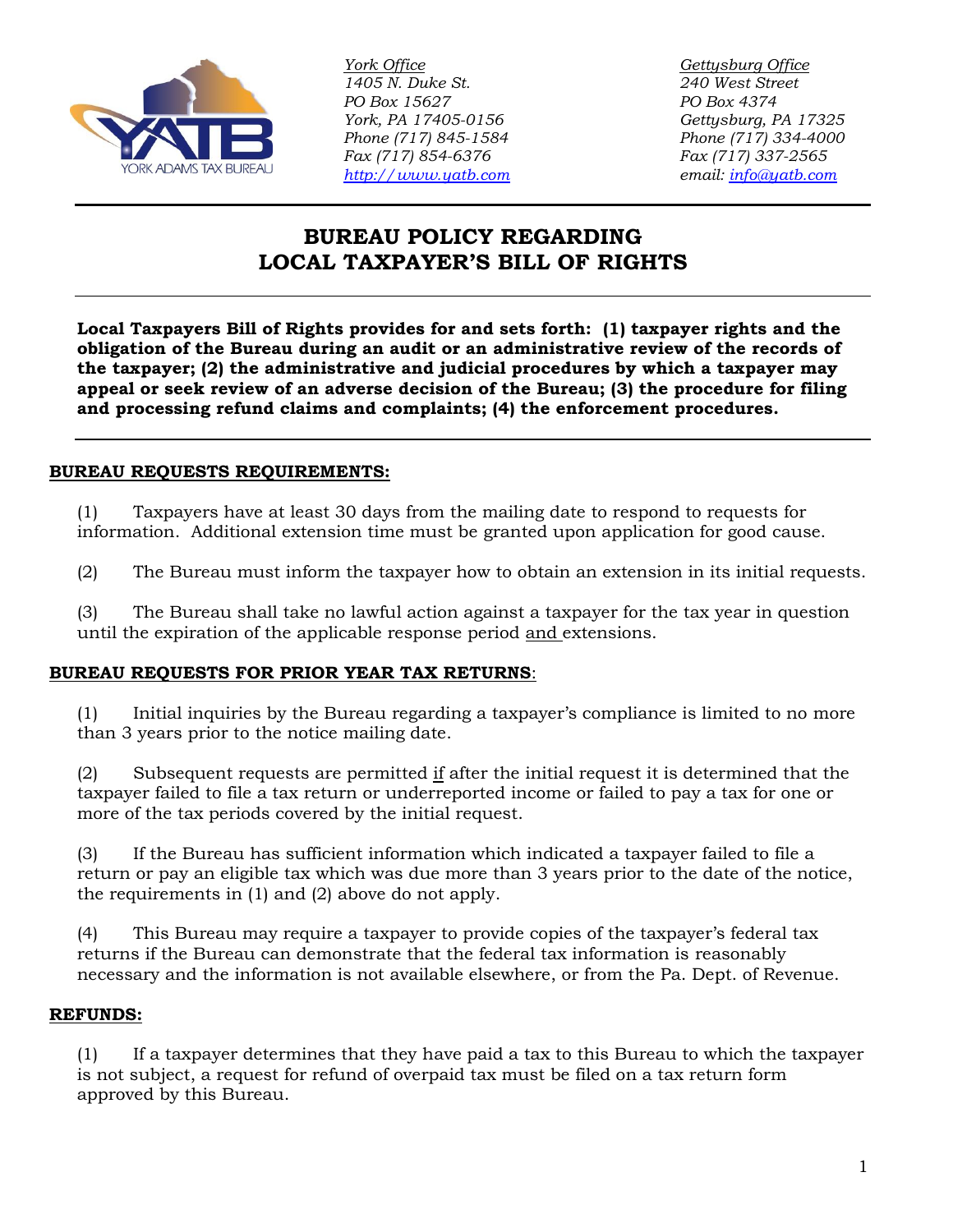(2) Requests for refunds of tax paid must be filed in writing within 3 years of the due date or 1 year after actual payment of the eligible local tax, whichever is later. If no tax return was due the request must be made within 3 years after the due date for payment of the eligible tax or within 1 year after actual payment of the tax, whichever is later. But not later than ninety days prior to the last date this Bureau is the collector of the tax for which the refund is being requested.

(3) A local tax return filed, and showing an overpayment, shall be deemed to be a written request for a cash refund unless otherwise indicated on the tax return.

(4) A refund request shall not be considered as an administrative appeal and shall not preclude a taxpayer from submitting a petition with the local tax officer/Bureau.

(5) For amounts paid as a result of a notice asserting or informing a taxpayer of an underpayment, a written refund request must be filed within 1 year with the Bureau.

# **INTEREST ON OVERPAYMENT:**

(1) Interest on overpayments shall be allowed and paid at the same rate as the commonwealth is required to pay pursuant to section 806.1 of the Fiscal Code (P.L. 343, Act 176) 1929; 72P.S. 806.1.

(2) All tax overpayments due this Bureau on behalf of a local taxing authority, including tax on real property, shall bear simple interest from the date of overpayment until the date of resolution.

# **INTEREST ON OVERPAYMENTS - EXCEPTIONS:**

(1) No interest is allowed if an overpayment is refunded or applied against any other tax, interest, or penalty due the Bureau on behalf of a local taxing authority within 75 days after the last date for filing a return or within 75 days after the report of liability due is filed.

(2) Interest and penalty overpayments shall not bear any interest.

(3) A taxpayer's acceptance of a refund check shall not prejudice the taxpayer's right to claim any additional overpayment, plus interest. Tender of a refund check by the Bureau shall be deemed to be acceptance of the check by the taxpayer.

(4) Tax actually deducted and withheld at the source shall be deemed to have been overpaid on the last day for filing the report for the tax period, without regard to any extension of time for filing.

(5) Estimated tax overpaid, shall be deemed to have been paid on the last day for filing for the tax period without regard for an extension.

(6) Overpayment made before the prescribed due date shall be deemed to have been paid on the due date.

(7) Any amount claimed to be overpaid with respect to an administrative review or appellate procedure being initiated, shall be deemed to have been overpaid 60 days following the date of initiation of the review or procedure.

(8) Any amount shown not to be due on an amended earned income/net profits tax return, shall be deemed to have been overpaid 60 days after filing the amended return.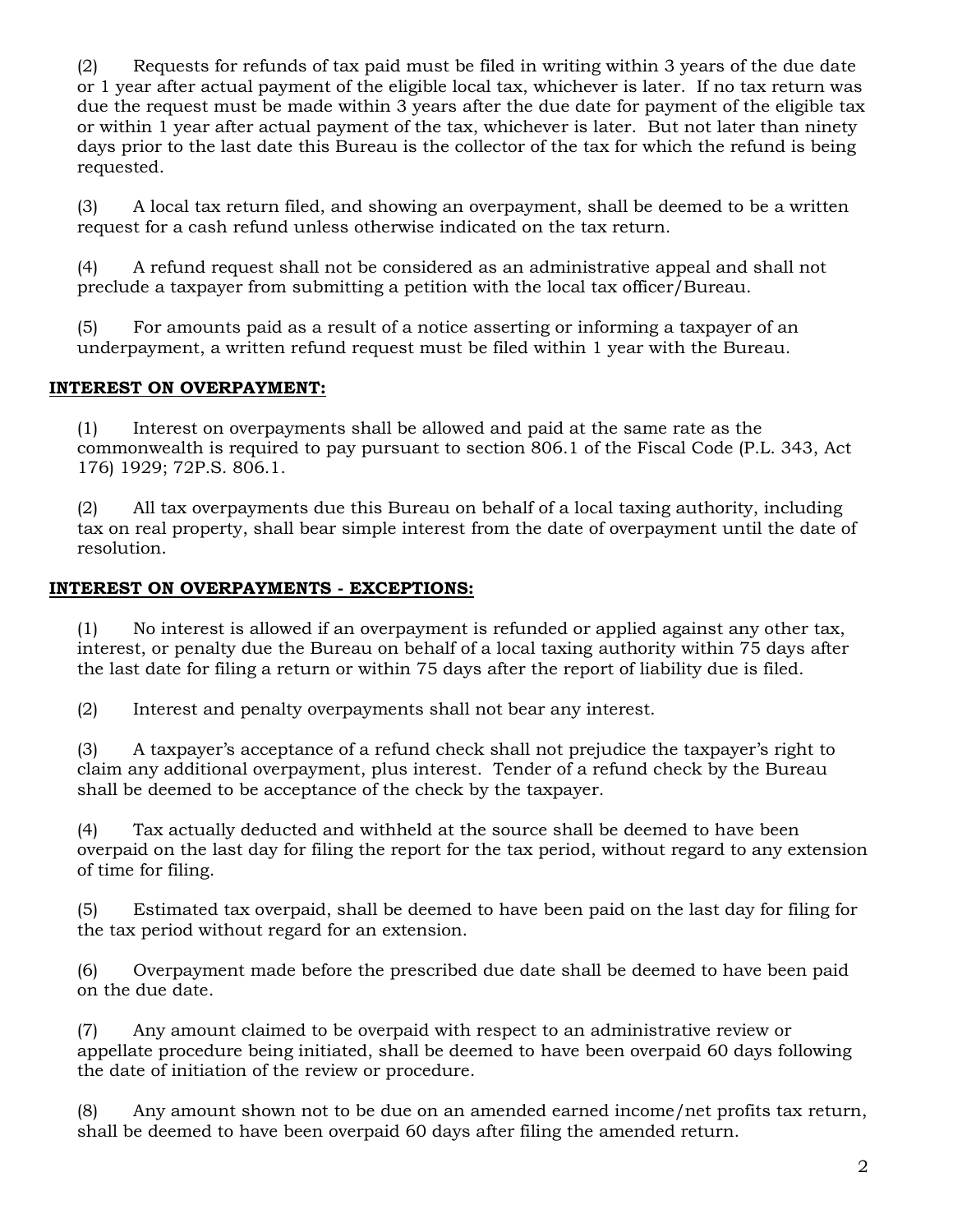(9) The date of resolution for overpayment refunds or credits is as follows:

(a) For a cash refund, a date preceding the date of the Bureau's refund check by not more than 30 days.

(b) For a credit of an overpayment, the date of the Bureau's notice to the taxpayer of the credit determination, or;

(c) The due date for payment of the tax against which the credit is applied, whichever occurs first.

(d) For a cash refund of a previously determined credit, interest shall be paid on the credit amount from a date 90 days after filing the request to convert the credit to a cash refund, to a date preceding the date of the refund check by not more than 30 days whether or not the refund check is accepted by the taxpayer after tender.

#### **BUREAU NOTICE OF BASIS OF UNDERPAYMENT:**

When the Bureau notifies a taxpayer in writing of the basis for an underpayment, the notice must contain:

- (1) Applicable tax periods.
- (2) Tax underpayment amount detailed by tax period.

(3) The legal basis upon which the Bureau has relied to determine that an underpayment exists.

(4) An itemization of revisions made to a return by the Bureau.

#### **ABATEMENT OF INTEREST AND PENALTY:**

In the case of any underpayment, the local taxing authority or this Bureau may abate all or part of interest for the following:

(1) Any underpayment or tax due attributed to error or delay by this Bureau, but only if no significant aspect of the error or delay can be attributed to the taxpayer, after notification to the taxpayer in writing.

(2) Any payment of a tax due to error or delay attributed to a ministerial act of an officer, employee or agent of the local taxing authority or this Bureau, which shall determine what constitutes timely performance.

#### **ABATEMENT DUE TO ERRONEOUS WRITTEN ADVICE BY BUREAU PERSONNEL.**

The Bureau shall abate any portion of any penalty or excess interest attributed to erroneous advice to the taxpayer in writing by an officer, employee or agent of the Bureau acting in any official capacity:

(1) If the written advice was reasonably relied upon by the taxpayer, and

(2) If any portion of interest, tax or penalty did not result from failure by taxpayer to provide adequate or accurate information.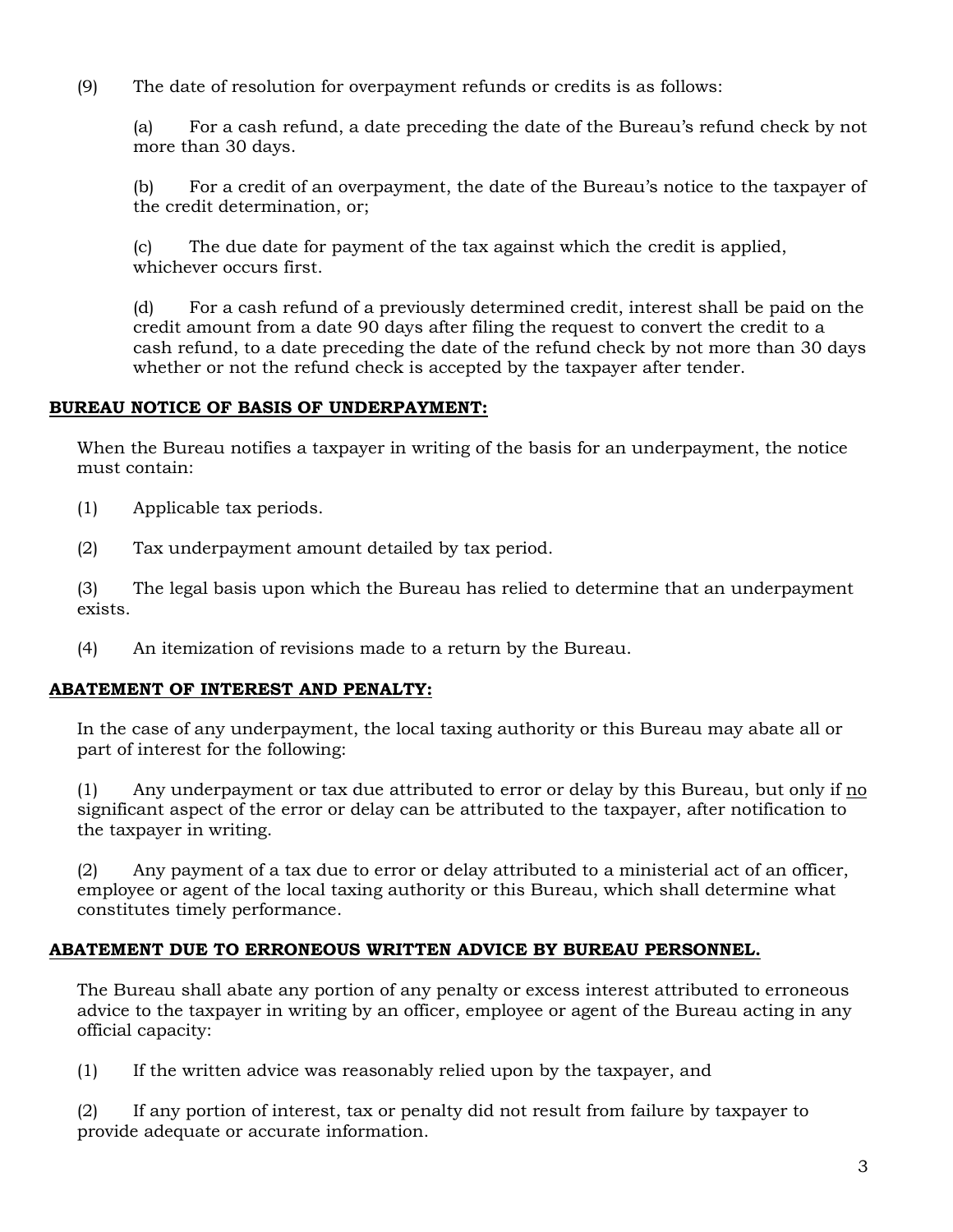(3) The local taxing authority and this Bureau are not required to provide written advice to taxpayers.

# **VOLUNTARY PAYMENT APPLICATION PRIORITY REQUIRED AS FOLLOWS:**

- $(1)$  Tax
- (2) Interest
- (3) Penalty
- (4) Any other fees or charges

# **INSTALLMENT AGREEMENTS:**

- (1) Are authorized, if the agreement will facilitate collection.
- (2) Agreements remain in effect for the full term.
- (3) Of course, the prepayment of tax is also permitted when an agreement has been made.
- (4) Bureau can terminate the agreement, if:
	- (a) Taxpayer provided inaccurate or incomplete data.
	- (b) Bureau believes collection of tax is in jeopardy.

(c) If taxpayer's financial condition significantly changes, the agreement may be modified, altered, or terminated if the notice of the Bureau's finding is provided at least 30 days prior to the date of action and notice contains the reasons.

(d) If taxpayer fails to pay any installment when due, or fails to pay any other tax when due, or provide a financial condition update as requested by the Bureau.

# **ADMINISTRATIVE APPEALS:**

The Bureau has established and provides for an administrative process to receive and produce a determination on petitions from taxpayers pertaining to the assessment, determination, or refund of an eligible tax. The Bureau's administrative process consists of the provision for a hearing and decision by a hearing officer who shall be the Bureau Administrator, or his authorized representative who is appointed by the Bureau's Board of Directors, who shall determine the qualifications and compensation of the hearing officer.

In the case of "an assessment and collection of underpayment of the Tax," the Bureau's provisions within Section 516 of the Bureau's Rules and Regulations, shall be the applicable process to be utilized to resolve the appeal.

# **PETITIONS:**

Timely petition filing is determined by the postmark by the United States postal service on or before the deadline for filing a petition. Deadlines are as follows: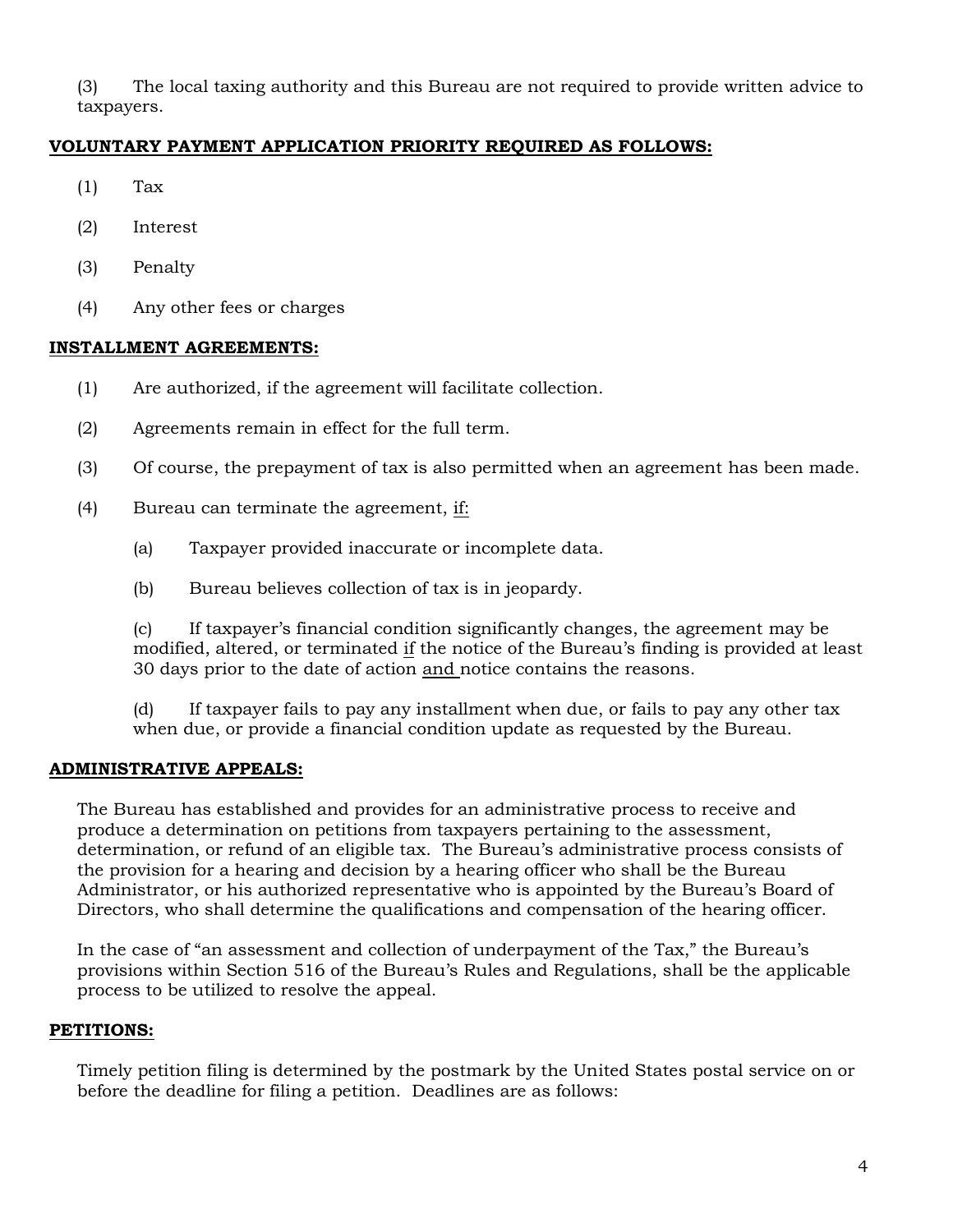(1) Refund petitions within 3 years after due date for filing the report as extended  $or 1$  year</u> after actual payment of tax, whichever is later.

(2) Petitions for reassessment of an eligible tax shall be filed within 90 days of the assessment notice date, and the Bureau shall adopt regulations specifying the form and content of petitions, including the process and deadlines. These regulations shall not be governed by 2 PA.C.S. Chapter 5 subch. B (relating to judicial review of local agencies) as the Bureau has adopted regulations governing practice and procedure under Act 50 of 1998.

# **DECISIONS:**

Decisions on petitions submitted under Act 50 of 1998 shall be issued within 60 days of the date a complete petition is received. Failure to act within 60 days shall result in the petition being deemed approved.

# **APPEALS:**

Appeals of decisions by any person who has a direct interest in the decision may be filed with the court vested with jurisdiction of local tax appeals pursuant to 42 PA. C.S. (relating to judiciary and judicial procedure).

# **TAXPAYER RIGHTS IF YOU ARE AUDITED:**

Upon examining a taxpayer's records at the Bureau, the applicable Bureau employee will:

(1) Provide the taxpayer with a written explanation of this Bureau's audit process as it relates to that taxpayer, and his or her rights during the audit process.

(2) Prepare a written explanation of the assessment of any tax liability determined during the audit.

(3) Explain the taxpayer's right to appeal the assessment of any tax liability determined during the audit.

(4) Conduct a post audit conference at which a Bureau employee or representative will explain the audit findings and make recommendations on how to correct areas of noncompliance.

(5) Process the audit timely upon receipt of all the applicable information.

The Bureau may require a taxpayer to provide exact copies or certified copies of the person's federal tax returns if the Bureau can demonstrate that the federal tax information is reasonably necessary and the information is not available elsewhere, or from the Pennsylvania Department of Revenue.

The taxpayer is solely responsible for obtaining the information and for any costs associated with obtaining the records or information.

#### **WHAT THIS BUREAU MAY DO TO ENFORCE COLLECTION OF TAXES:**

If a taxpayer or business entity or employer has not filed a timely and properly completed tax return form and/or paid a tax liability determined to be due and the taxpayer has not filed a timely appeal of the liability, this Bureau may take the following actions: